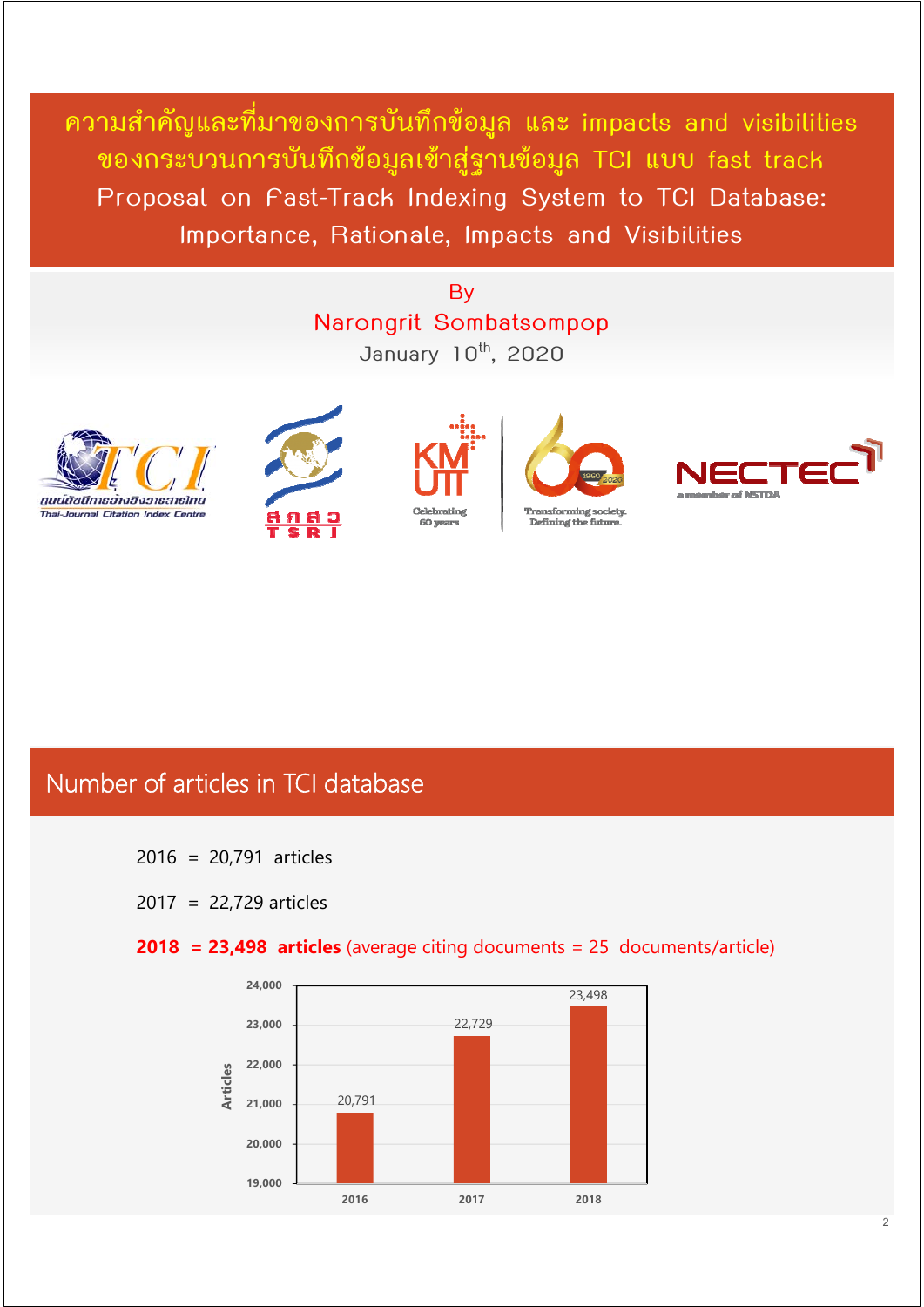# TCI Indexing time & budget in 2018 3 **2018 = 23,498 articles** (average citing documents = 25 documents/article) - Indexing time = 45 minutes/article ∴ all articles = 23,498x45 = 1,057,410 minutes OR 17,623.5 hours OR 2,203 days  $-$  TCI indexing staff  $= 6$  people ∴ TCI indexing time = 2,203/6 = **367 days** TCI indexing staff (part time) - Indexing budget = 15 Baht/article = **352,470 Baht/year**

### Fast-Track Indexing System

- Indexing time (by fast-track indexing system) = 2 minutes/article
- Average articles/issue = 10 articles/issue
- $-$  Average issues/year  $= 2$  issues/year
- Indexing time =  $20$  minutes/issue OR 40 minutes/year